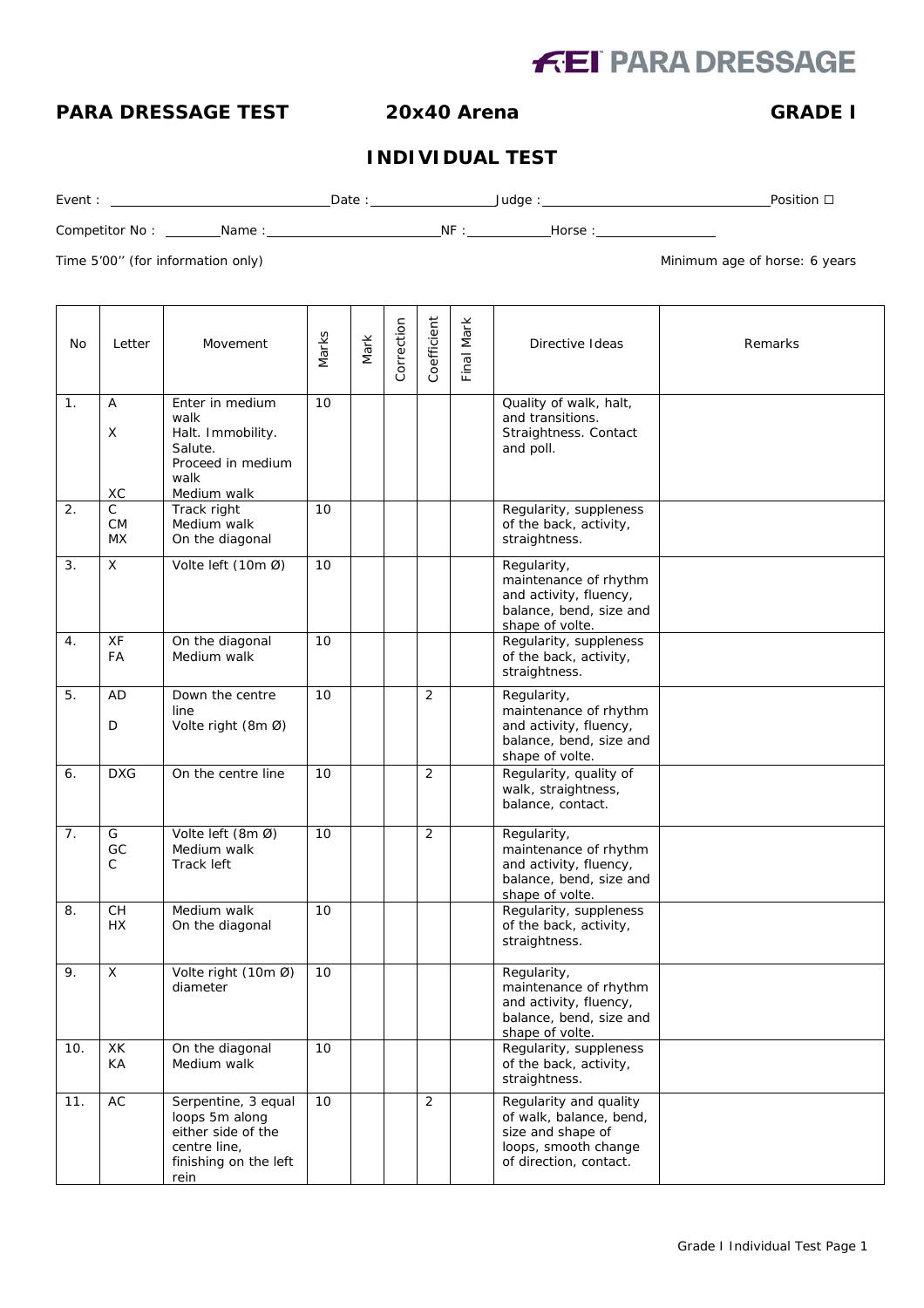## **GRADE I Individual Test**



Competitor No : \_\_\_ Name : \_\_\_\_\_\_\_\_\_\_\_\_\_\_\_\_\_\_\_\_\_\_\_\_\_\_\_\_ NF :\_\_\_\_\_\_\_ Horse : \_\_\_\_\_\_\_\_\_\_\_\_\_\_\_\_\_\_\_\_\_\_\_\_\_\_\_\_\_

| 12. | <b>CX</b>      | Half circle left (20m<br>Ø)                                                                  | 10  |                | Regularity, quality of<br>walk, balance, bend,<br>activity, size and shape<br>of half circle.                                                                                    |  |
|-----|----------------|----------------------------------------------------------------------------------------------|-----|----------------|----------------------------------------------------------------------------------------------------------------------------------------------------------------------------------|--|
| 13. | $\mathsf{X}$   | Halt. Immobility 5<br>seconds. Proceed in<br>medium walk                                     | 10  | $\overline{2}$ | Transitions into and<br>out of halt, quality of<br>halt, immobility,<br>correct time, quality of<br>walk.                                                                        |  |
| 14. | XA<br>AK       | Half circle right<br>$(20m \varnothing)$<br>Medium walk                                      | 10  |                | Regularity, quality of<br>walk, balance, bend,<br>activity, size and shape<br>of half circle.                                                                                    |  |
| 15. | <b>KF</b><br>F | Half circle right<br>(20m Ø) letting the<br>horse stretch on a<br>longer rein<br>Medium walk | 10  |                | Regularity,<br>maintenance of rhythm<br>and activity, relaxation,<br>stretching forward<br>downward of neck.<br>lengthening of steps<br>and frame without<br>giving up contact.  |  |
| 16. | <b>FA</b>      | Transitions at K and<br>F<br>Medium walk                                                     | 10  |                | Gradual stretching<br>forward downward to<br>the bit, lengthening<br>and shortening of steps<br>and frame.<br>maintenance of four<br>beat, retaking reins<br>without resistance. |  |
| 17. | AX<br>X        | Down the centre<br>line<br>Halt-immobility-<br>salute                                        | 10  |                | Quality of pace, halt,<br>and transition.<br>Straightness. Contact<br>and poll.                                                                                                  |  |
|     |                | Leave arena at A in<br>walk on a long rein                                                   |     |                |                                                                                                                                                                                  |  |
|     |                | <b>TOTAL</b>                                                                                 | 220 |                |                                                                                                                                                                                  |  |

### **Collective Mark**

| 1. Paces (freedom and regularity)                                                                                                                                        | 10  |  |                | General remarks: |
|--------------------------------------------------------------------------------------------------------------------------------------------------------------------------|-----|--|----------------|------------------|
| 2. Activity (desire to move forward,<br>elasticity of the steps, suppleness of<br>the back and engagement of the<br>hind quarters)                                       | 10  |  |                |                  |
| 3. Submission (attention and<br>confidence, harmony, lightness and<br>ease of the movements,<br>straightness, acceptance of the<br>bridle and lightness of the forehand) | 10  |  | $\overline{2}$ |                  |
| 4. Equestrian feel and skill of the<br>athlete. Accuracy.                                                                                                                | 10  |  | $\overline{2}$ |                  |
| <b>TOTAL</b>                                                                                                                                                             | 280 |  |                |                  |